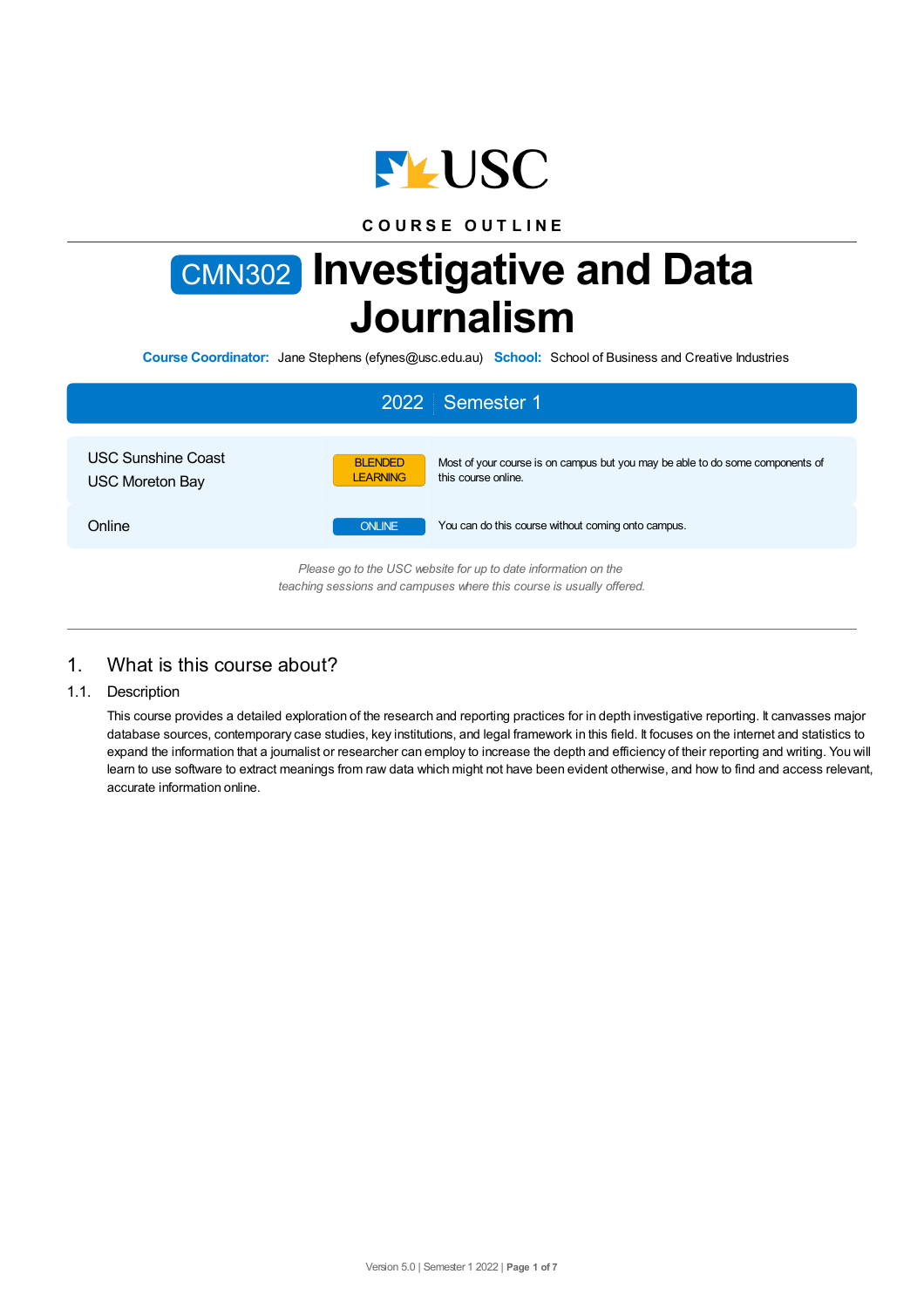## 1.2. How will this course be delivered?

| <b>ACTIVITY</b>                                                                                   | <b>HOURS</b>    | <b>BEGINNING WEEK</b>                           | <b>FREQUENCY</b> |
|---------------------------------------------------------------------------------------------------|-----------------|-------------------------------------------------|------------------|
| <b>BLENDED LEARNING</b>                                                                           |                 |                                                 |                  |
| <b>Learning materials</b> – Self-directed online pre-workshop<br>asynchronous learning materials. | 1 <sub>hr</sub> | Week 1                                          | 13 times         |
| Tutorial/Workshop 1 - On-campus scheduled face-to-face<br>workshop                                | 2hrs            | Week 2                                          | 10 times         |
| <b>Seminar</b> - Live face-to-face seminars (recorded)                                            | 1 <sub>hr</sub> | Throughout teaching period (refer to<br>Format) | Once Only        |
| <b>Seminar</b> – Live face-to-face seminars (recorded)                                            | 2hrs            | Throughout teaching period (refer to<br>Format) | Once Only        |
| <b>Information session</b> – Online assessment information session<br>(recorded)                  | 1 <sub>hr</sub> | Throughout teaching period (refer to<br>Format) | 3 times          |
| <b>ONLINE</b>                                                                                     |                 |                                                 |                  |
| <b>Learning materials</b> - Self-directed online pre-workshop<br>asynchronous learning materials. | 1 <sub>hr</sub> | Week 1                                          | 13 times         |
| <b>Tutorial/Workshop 1</b> – Interactive scheduled online activity<br>(recorded)                  | 2hrs            | Week 2                                          | 10 times         |
| <b>Seminar</b> – Recording of live seminar                                                        | 1 <sub>hr</sub> | Throughout teaching period (refer to<br>Format) | Once Only        |
| <b>Seminar</b> – Recording of live seminar                                                        | 2hrs            | Throughout teaching period (refer to<br>Format) | Once Only        |
| <b>Information session</b> – Online assessment task information<br>session (recorded)             | 1 <sub>hr</sub> | Throughout teaching period (refer to<br>Format) | 3 times          |

## 1.3. Course Topics

Module 1 – Data and visualisations

Module 2 – Investigating sources

Module 3 – Statistics and news stories

## 2. What level is this course?

### 300 Level (Graduate)

Demonstrating coherence and breadth or depth of knowledge and skills. Independent application of knowledge and skills in unfamiliar contexts. Meeting professional requirements and AQF descriptors for the degree. May require pre-requisites where discipline specific introductory or developing knowledge or skills is necessary. Normally undertaken in the third or fourth full-time study year of an undergraduate program.

# 3. What is the unit value of this course?

12 units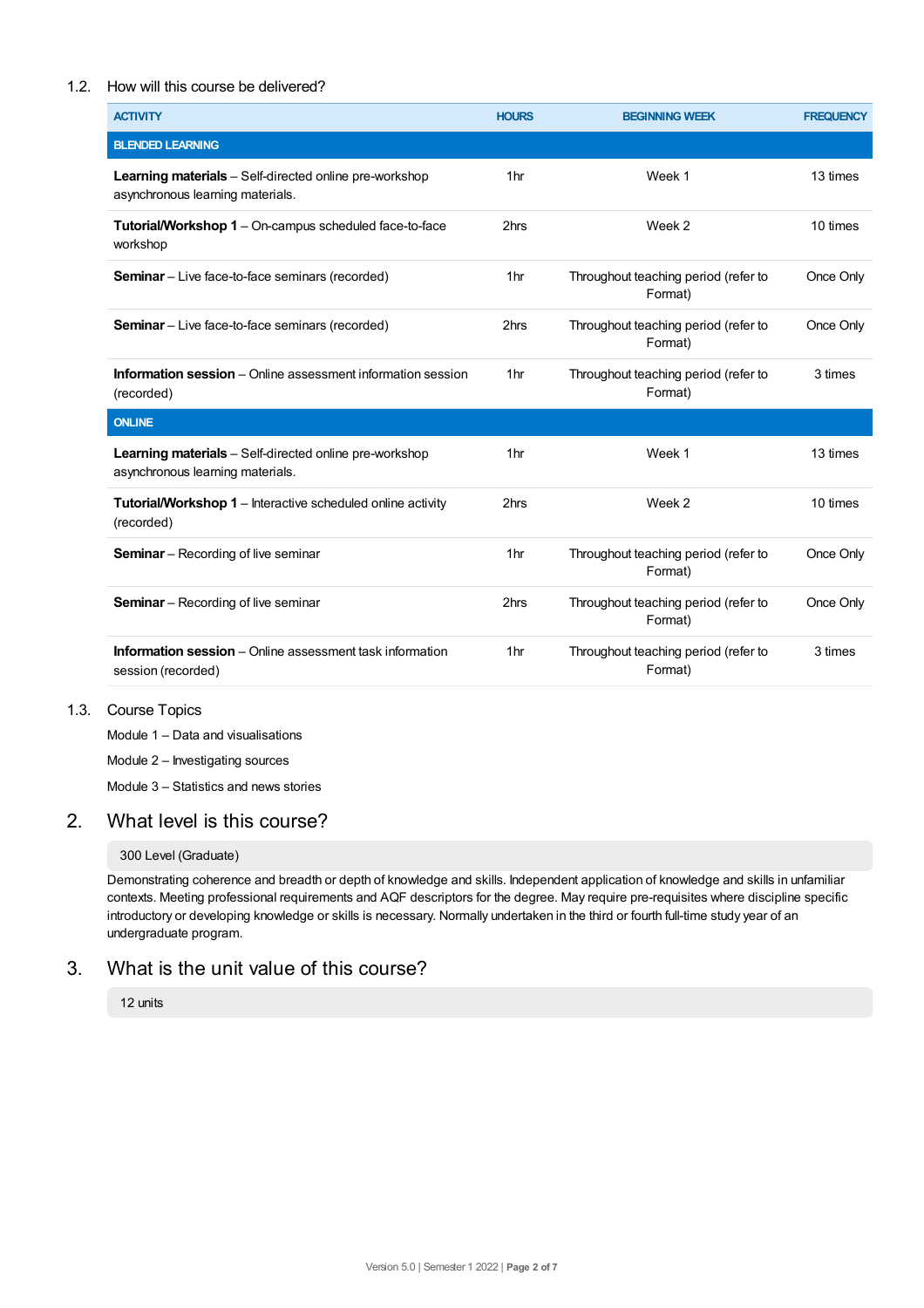# 4. How does this course contribute to my learning?

|                | <b>COURSE LEARNING OUTCOMES</b>                                                                                                                      | <b>GRADUATE QUALITIES</b>                                                 |
|----------------|------------------------------------------------------------------------------------------------------------------------------------------------------|---------------------------------------------------------------------------|
|                | On successful completion of this course, you should be able to                                                                                       | Completing these tasks<br>successfully will contribute to<br>you becoming |
|                | Identify and explain the capacities, limitations and socio-professional implications of reporting<br>practices in investigative and data journalism. | Knowledgeable                                                             |
| $^{\prime}$ 2  | Examine, interrogate and research an investigative story, through the use of advanced research<br>methods.                                           | Creative and critical thinker                                             |
| $\mathbf{3}$   | Explain and justify the selection of investigative and journalistic methods including their limitations.                                             | Empowered                                                                 |
| $\overline{4}$ | Identify and describe the key ethical and legal obligations associated with investigative and data<br>journalism.                                    | Ethical                                                                   |

# 5. Am Ieligible to enrol in this course?

Refer to the USC [Glossary](https://www.usc.edu.au/about/policies-and-procedures/glossary-of-terms-for-policy-and-procedures) of terms for definitions of "pre-requisites, co-requisites and anti-requisites".

## 5.1. Pre-requisites

Not applicable

## 5.2. Co-requisites

Not applicable

## 5.3. Anti-requisites

Not applicable

5.4. Specific assumed prior knowledge and skills (where applicable)

Prior knowledge equivalates to the developing-level journalism subjects, is essential and assumed. This includes being able to write news stories, interview high-level sources, undertake detailed research, understand legal and ethical issues, and be able to operate across media platforms.

## 6. How am Igoing to be assessed?

6.1. Grading Scale

### Standard Grading (GRD)

High Distinction (HD), Distinction (DN), Credit (CR), Pass (PS), Fail (FL).

## 6.2. Details of early feedback on progress

Formative feedback on your academic progress will be provided in tutorials throughout the semester. An early formative assessment will also occur in Week 3 through an online quiz that will help with preparation for Assessment Task 1.

## 6.3. Assessment tasks

| <b>DELIVERY</b><br><b>MODE</b> | <b>TASK</b><br>NO. | <b>ASSESSMENT</b><br><b>PRODUCT</b>       | <b>INDIVIDUAL</b><br><b>OR GROUP</b> | <b>WEIGHTING</b><br>$\frac{9}{6}$ | <b>WHAT IS THE</b><br><b>DURATION /</b><br>LENGTH? | <b>WHEN SHOULD I</b><br><b>SUBMIT?</b> | <b>WHERE SHOULD I</b><br><b>SUBMIT IT?</b>                      |
|--------------------------------|--------------------|-------------------------------------------|--------------------------------------|-----------------------------------|----------------------------------------------------|----------------------------------------|-----------------------------------------------------------------|
| All                            | 1                  | Artefact - Creative,<br>and Written Piece | Individual                           | 20%                               | 500 words                                          | Week 4                                 | <b>Online Assignment</b><br>Submission with<br>plagiarism check |
| All                            | $\overline{2}$     | <b>Written Piece</b>                      | Individual                           | 45%                               | 2000 words                                         | Week 9                                 | Online Assignment<br>Submission with<br>plagiarism check        |
| All                            | 3                  | <b>Written Piece</b>                      | Individual                           | 35%                               | 750 words                                          | Exam Period                            | <b>Online Assignment</b><br>Submission with<br>plagiarism check |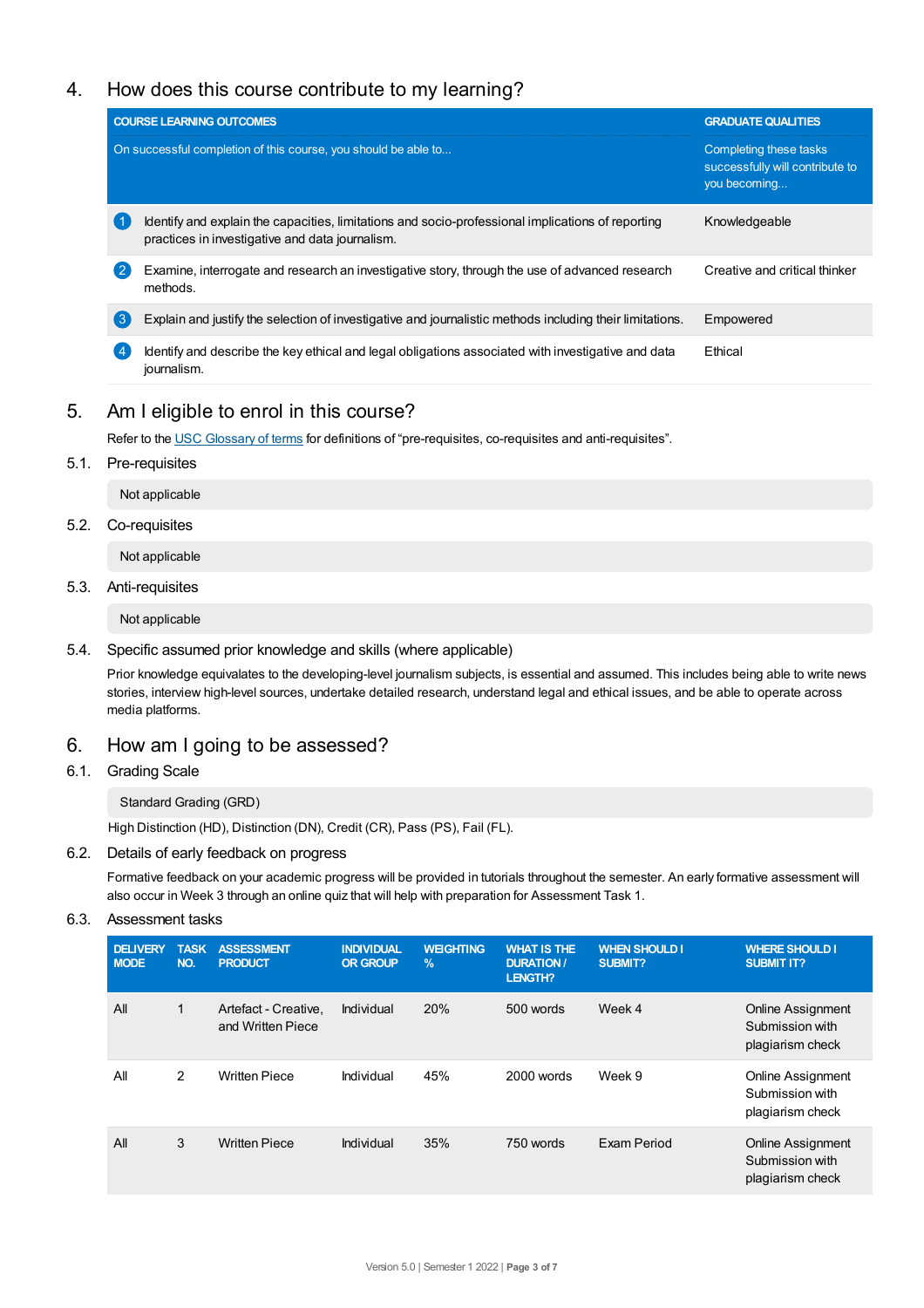**All - Assessment Task 1:** Data journalism visualisation and minor essay

| <b>GOAL:</b>     | The purpose of this task is to produce a visualisation and then identify, explain and reflect on it in relation to its importance<br>as a work of data journalism.                                                                                                                                                                           |                                             |                                     |  |  |  |
|------------------|----------------------------------------------------------------------------------------------------------------------------------------------------------------------------------------------------------------------------------------------------------------------------------------------------------------------------------------------|---------------------------------------------|-------------------------------------|--|--|--|
| <b>PRODUCT:</b>  |                                                                                                                                                                                                                                                                                                                                              | Artefact - Creative, and Written Piece      |                                     |  |  |  |
| <b>FORMAT:</b>   | Professional/industry format and academic format.<br>Employing data journalism methods, create a visualisation to enhance and help explain a newsworthy issue. In essay form,<br>respond critically to this visualisation. The response will also engage with the strengths and weaknesses of your particular<br>example of data journalism. |                                             |                                     |  |  |  |
| <b>CRITERIA:</b> | No.                                                                                                                                                                                                                                                                                                                                          |                                             | <b>Learning Outcome</b><br>assessed |  |  |  |
|                  | $\mathbf{1}$                                                                                                                                                                                                                                                                                                                                 | Use of technology to create data journalism | 26                                  |  |  |  |
|                  | 2                                                                                                                                                                                                                                                                                                                                            | Appropriateness of news selection           |                                     |  |  |  |
|                  | 3                                                                                                                                                                                                                                                                                                                                            | Critical analysis                           | $\left( 3 \right)$                  |  |  |  |
|                  | 4                                                                                                                                                                                                                                                                                                                                            | Communication                               |                                     |  |  |  |
|                  |                                                                                                                                                                                                                                                                                                                                              |                                             |                                     |  |  |  |

| All - Assessment Task 2: An investigative news feature article based on the use of investigative methods |
|----------------------------------------------------------------------------------------------------------|
|----------------------------------------------------------------------------------------------------------|

| <b>GOAL:</b>     | The purpose of this task is for you to examine and interrogate the use of investigative methods and identify and explain the<br>uses and limitations of these methods.                                                                                                                                                                                  |                                                                                     |                                     |  |  |
|------------------|---------------------------------------------------------------------------------------------------------------------------------------------------------------------------------------------------------------------------------------------------------------------------------------------------------------------------------------------------------|-------------------------------------------------------------------------------------|-------------------------------------|--|--|
| <b>PRODUCT:</b>  | <b>Written Piece</b>                                                                                                                                                                                                                                                                                                                                    |                                                                                     |                                     |  |  |
| <b>FORMAT:</b>   | Topics will be assigned in Week 5 tutorials for the 1500 word investigative news feature article. The article should be<br>based on accurate and verified information gathered through a variety of investigative methods. You must interview at least<br>two relevant sources.                                                                         |                                                                                     |                                     |  |  |
|                  | A 500 word explanation and justification of the investigative methods used to produce the feature article is also required. It<br>should include a description of how the information the article was based on was verified, limitations to the chosen<br>methods and details of any obstacles encountered in the research, and how they were overcome. |                                                                                     |                                     |  |  |
| <b>CRITERIA:</b> | No.                                                                                                                                                                                                                                                                                                                                                     |                                                                                     | <b>Learning Outcome</b><br>assessed |  |  |
|                  | 1                                                                                                                                                                                                                                                                                                                                                       | Quality of article (structure, interest to readership, suitability for publication) | 00                                  |  |  |
|                  | 2                                                                                                                                                                                                                                                                                                                                                       | Clarity of expression                                                               | $\vert$ 1                           |  |  |
|                  | 3                                                                                                                                                                                                                                                                                                                                                       | Depth of research                                                                   | 023                                 |  |  |
|                  | 4                                                                                                                                                                                                                                                                                                                                                       | Use of interviews/ quotes and credible hyperlinks                                   | 00                                  |  |  |
|                  | 5                                                                                                                                                                                                                                                                                                                                                       | Demonstrated understanding of investigative methods                                 | 3                                   |  |  |
|                  | 6                                                                                                                                                                                                                                                                                                                                                       | Demonstrated understanding of limitations                                           | 3                                   |  |  |
|                  | 7                                                                                                                                                                                                                                                                                                                                                       | Clarity of explanation                                                              |                                     |  |  |
|                  |                                                                                                                                                                                                                                                                                                                                                         |                                                                                     |                                     |  |  |

## **All - Assessment Task 3:** News story based on statistics

| <b>GOAL:</b>    | The purpose of this task is for you to examine and interrogate the use of data journalism techniques.                                                                                                                                                                                                                                                                          |
|-----------------|--------------------------------------------------------------------------------------------------------------------------------------------------------------------------------------------------------------------------------------------------------------------------------------------------------------------------------------------------------------------------------|
| <b>PRODUCT:</b> | <b>Written Piece</b>                                                                                                                                                                                                                                                                                                                                                           |
| <b>FORMAT:</b>  | Professional/industry format. You will write a 750-word news story based on an interpretation of statistics gathered from<br>the web and subsequently sorted, grouped and displayed in a spreadsheet. You will enrich your story by incorporating at<br>least two interviews with expert sources. Spreadsheets should also be submitted as part of the assessment requirement. |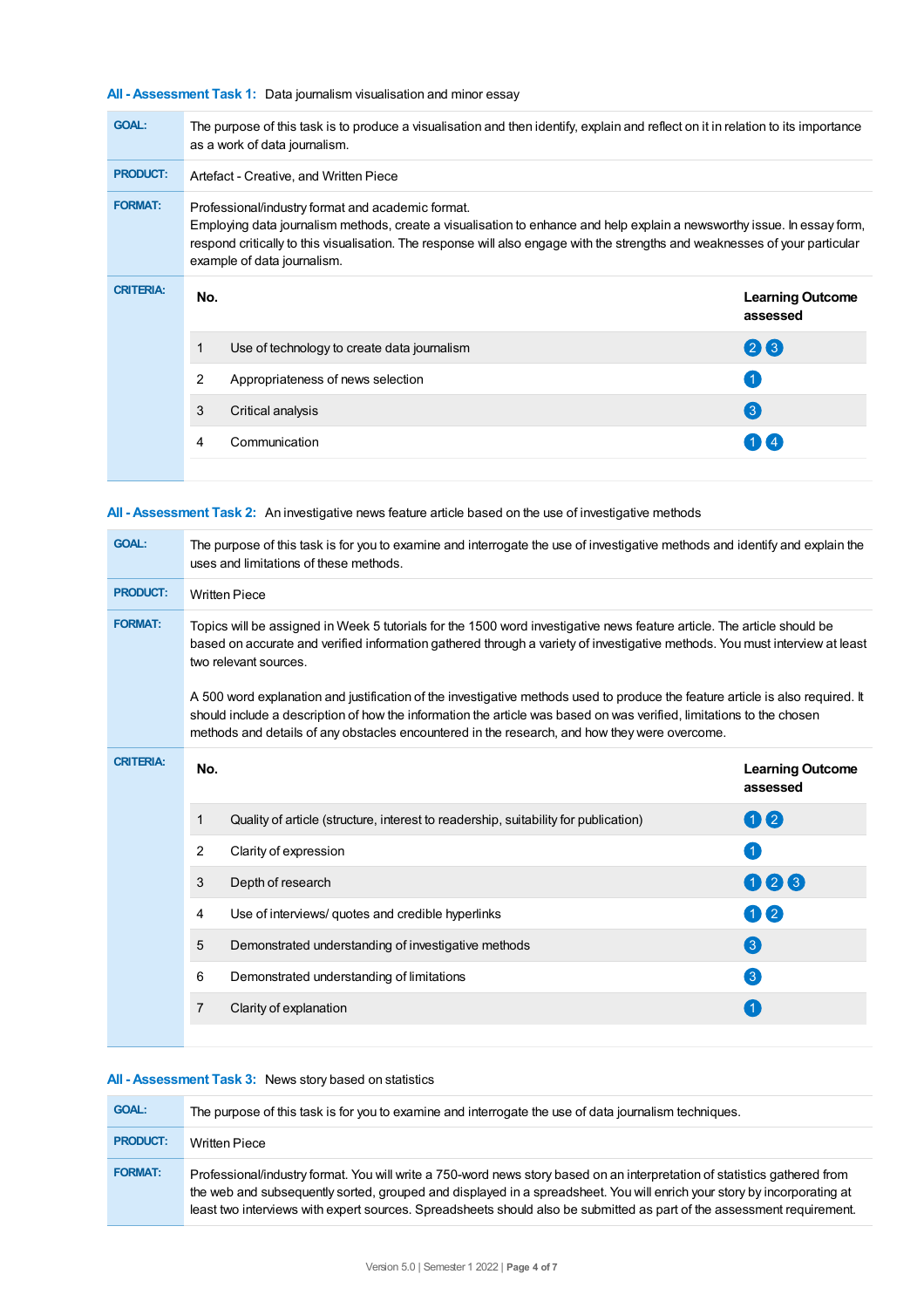| <b>CRITERIA:</b> | No. |                                                       | <b>Learning Outcome</b><br>assessed |
|------------------|-----|-------------------------------------------------------|-------------------------------------|
|                  |     | Accuracy of figures and depth of statistical analysis | 02                                  |
|                  | 2   | Quality and structure of article                      | 34                                  |
|                  | 3   | Quality and use of interview(s)/quotes                | 24                                  |
|                  |     |                                                       |                                     |

# 7. Directed study hours

A 12-unit course will have total of 150 learning hours which will include directed study hours (including online if required), self-directed learning and completion of assessable tasks. Directed study hours may vary by location. Student workload is calculated at 12.5 learning hours per one unit.

# 8. What resources do I need to undertake this course?

Please note: Course information, including specific information of recommended readings, learning activities, resources, weekly readings, etc. are available on the course Canvas site– Please log in as soon as possible.

## 8.1. Prescribed text(s) or course reader

There are no required/recommended resources for this course.

## 8.2. Specific requirements

This course requires some commercial software or hardware which is provided at USC campuses for student use. If you elect to do this course online, you may either; attend a campus at which it is available, discuss alternative open source solutions with your course coordinator that would enable you to demonstrate the learning outcomes, or if you prefer you may acquire this software and/or hardware at your own expense.

## 9. How are risks managed in this course?

Health and safety risks for this course have been assessed as low. It is your responsibility to review course material, search online, discuss with lecturers and peers and understand the health and safety risks associated with your specific course of study and to familiarise yourself with the University's general health and safety principles by reviewing the online [induction](https://online.usc.edu.au/webapps/blackboard/content/listContentEditable.jsp?content_id=_632657_1&course_id=_14432_1) training for students, and following the instructions of the University staff.

## 10. What administrative information is relevant to this course?

## 10.1. Assessment: Academic Integrity

Academic integrity is the ethical standard of university participation. It ensures that students graduate as a result of proving they are competent in their discipline. This is integral in maintaining the value of academic qualifications. Each industry has expectations and standards of the skills and knowledge within that discipline and these are reflected in assessment.

Academic integrity means that you do not engage in any activity that is considered to be academic fraud; including plagiarism, collusion or outsourcing any part of any assessment item to any other person. You are expected to be honest and ethical by completing all work yourself and indicating in your work which ideas and information were developed by you and which were taken from others. You cannot provide your assessment work to others.You are also expected to provide evidence of wide and critical reading, usually by using appropriate academic references.

In order to minimise incidents of academic fraud, this course may require that some of its assessment tasks, when submitted to Canvas, are electronically checked through Turnitin. This software allows for text comparisons to be made between your submitted assessment item and all other work to which Turnitin has access.

#### 10.2. Assessment: Additional Requirements

Your eligibility for supplementary assessment in a course is dependent of the following conditions applying:

The final mark is in the percentage range 47% to 49.4% The course is graded using the Standard Grading scale You have not failed an assessment task in the course due to academic misconduct.